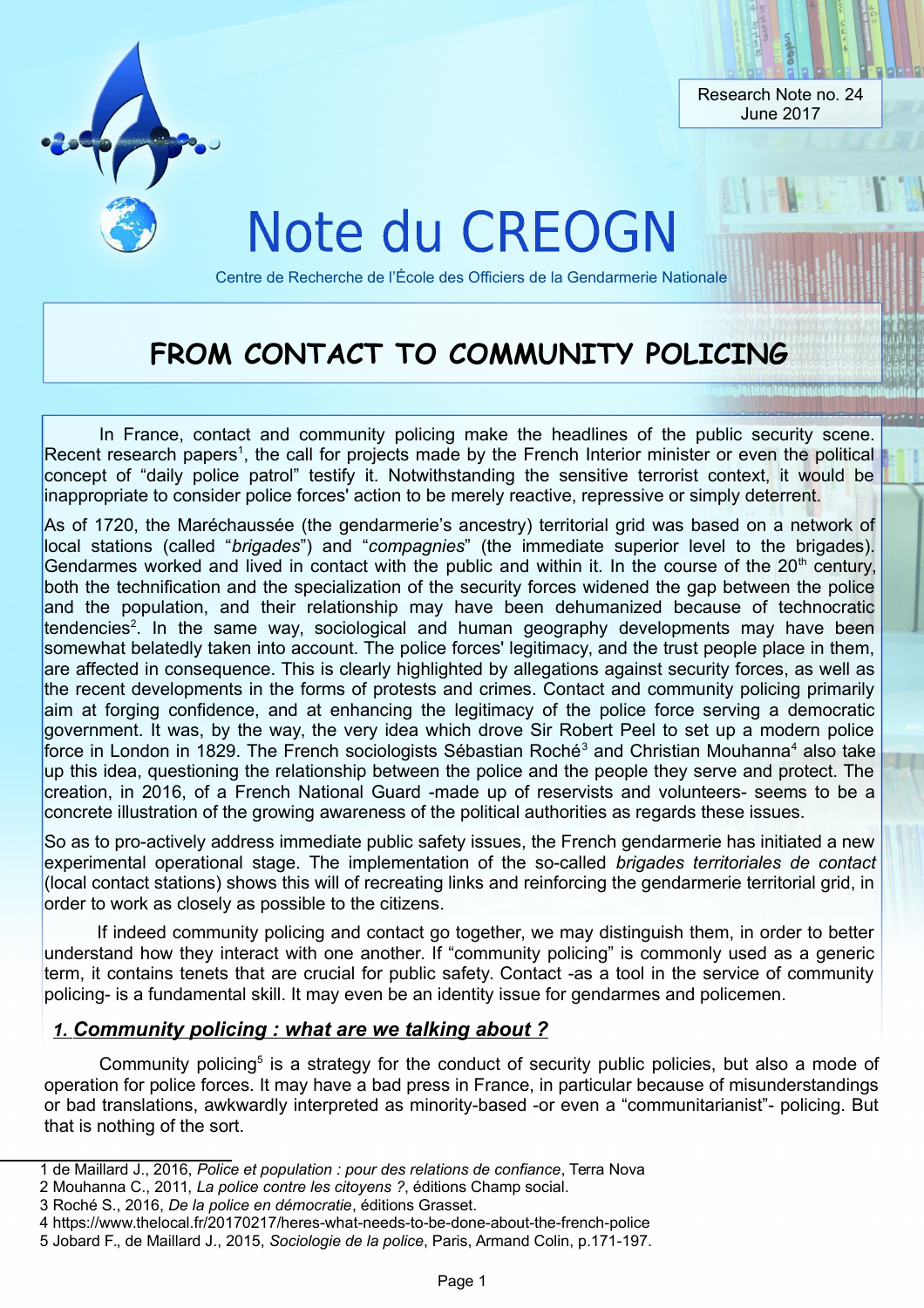In the late 1990's, the French National Police experimented the "*police de proximité*" which the then Interior Minister called for. Even if the project was based on police practice truisms (*visible police officer*), it also developed the more innovative notions of empowerment, of contact with the population as well as partnership. A noticeable increase in crime figures, the political changeover and organizational flounderings hampered the success of the scheme. Standard models in performing policing missions have reimposed themselves since the early 2000's. They have nevertheless shown their limits, sometimes to the point of bringing the police force into a vicious circle of reaction, repression, discredit and de-legitimization, magnified by media hype.

The aim of a police force in a democracy is not only to perform its missions efficiently, but also to rely on a strong legitimacy, built on mutual confidence with citizens. In public security matters, the notion of community policing finds its roots across the Pond, in the 1960's-70's, at a time when American police forces faced -through a series of violent protests and a sharp growth in criminality- a loss of legitimacy in carrying out actions and a lack of confidence from the population.

Some consider community policing as a security philosophy; others identify it as a set of tactics like foot patrols, prevention campaigns in schools, mobile outposts, *etc*. Giving a definition would be challenging, but comprehending the scope of its action is much more feasible.

Community policing allows to escape the vicious circle described here-above, and to make the police force "a public force at the service of the public"<sup>[6](#page-1-0)</sup>; it is based on a service delivered. Both practice and literature allow us to list four tenets :

*The first tenet is the decentralisation of action.* Operational priority is given to the front-line police officers, or at least to the unit that has to deal with the issues people face. They can and have to take initiatives in their missions, especially the ones relating to public peace.

*The second of them is partnership* with local communities, other public administrations, the private sector and with non-profit organizations. This tenet is inherent to the duty of any gendarme or policeman. On the one side, it is informal, and it is reflected day-to-day in all the relations and contacts that are established among the actors who live in a given area. On the other side, it can also be mentioned in conventions and protocols which bring together two or more entities on a same security issue. For instance, the SAGES program (French acronym for "global securing of the school environment") binds the national gendarmerie to the national education ministry in an elaborate partnership. The so-called prevention territorial advisor, present in each gendarmerie basic command unit, is another example that perfectly embodies this principle.

*The third is public engagement and that of their representatives* (elected, from non-profit organizations, institutions, business) to the public safety mission. For security is no longer the exclusive preserve of police forces : here is a fact we have to deal with. The so-called *participation citoyenne[7](#page-1-1)* (aka "neighborhood watch" in the United Kingdom, *Nachbarschaftshilfe* in Germany), "*tranquillité vacances*" or "*tranquillité senior*" operations are perfect illustrations of this engagement.

*Lastly, the fourth tenet* -which has appeared recently in practice and reflection- is a consequence to the three previous ones: *the notion of accountability*. It is translated into action chiefly through the "problem oriented policing"<sup>[8](#page-1-2)</sup> approach, which implies collectively setting priorities and anticipating a problematic, a phenomena or an event. It echoes the idea of "public security coproduction", the participation to projects under local leadership, in which everyone commits himself, at least by providing means or by getting involved in some actions. Such a close relationship is well illustrated by the sharing of decision-making process, concerning the implementation of solutions, or of concerted and coordinated actions, such as for instance setting up social workers in gendarmerie or police stations, in order to tackle domestic violence. Besides, as lessons learned show, any inactive partner in a project, or anyone who retracts, excludes himself from the field of action, *de facto* losing his credibility.

<span id="page-1-1"></span><span id="page-1-0"></span><sup>6</sup> Dieu F., Latour X., Vallar C., 2016, *Gendarmerie, service public, service au public*, éditions Mare et Martin 7 Https://www.gendarmerie.interieur.gouv.fr/Nos-conseils2/pour-les-collectivites/Participation-citoyenne-deveniracteur-de-sa-securite

<span id="page-1-2"></span><sup>8</sup> Goldstein H., 1990, *Problem-oriented policing*, McGraw-Hill edition.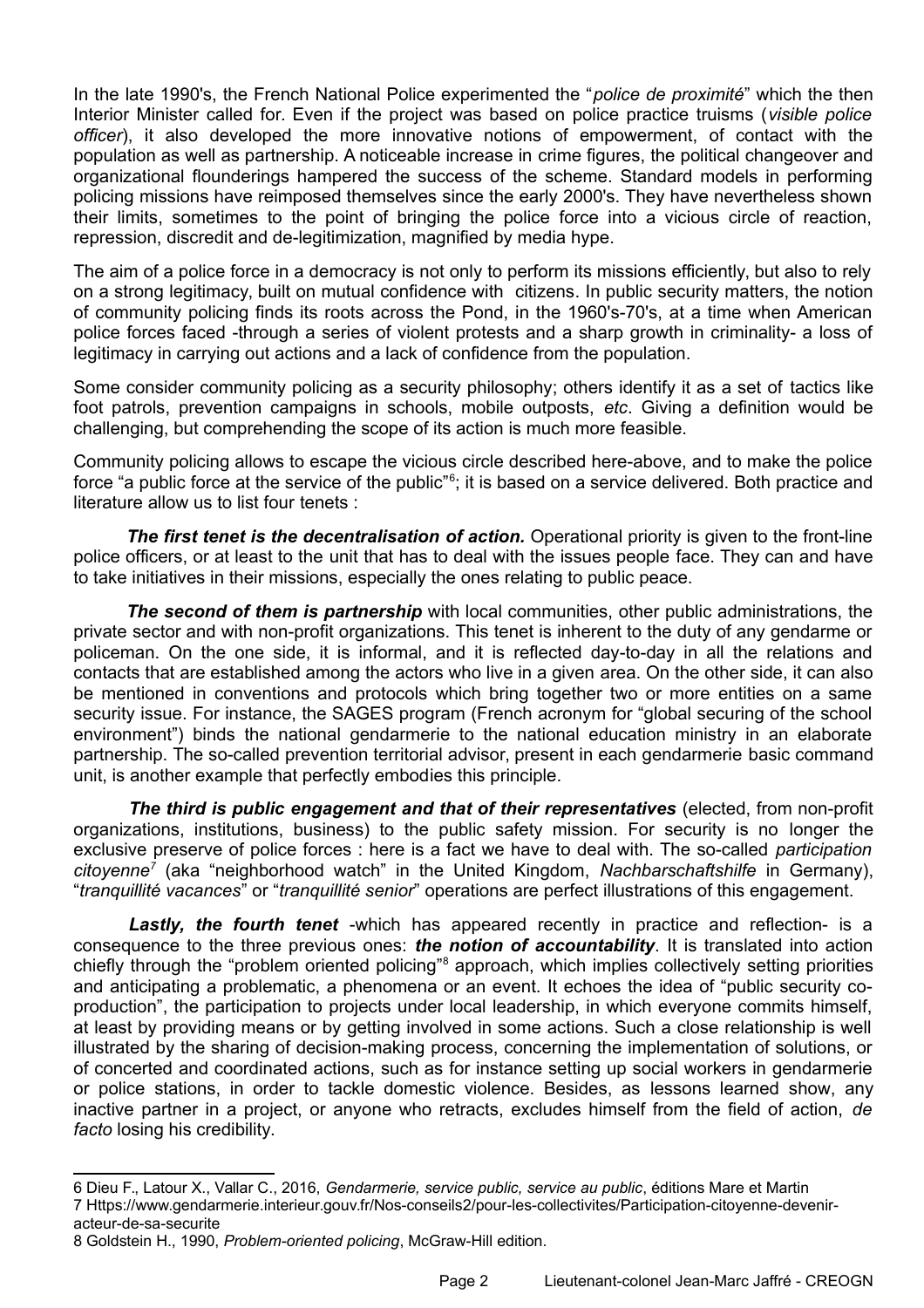These four principles combine differently from one territory -or country- to another. Implementing community policing depends on history and local negotiation. Problems arising in urban areas are different from those prevailing in rural areas; and the entities involved may have an influence and an organization, which slightly differ according to their location. Consequently, there is no single model or unique definition of what community policing is. It is not a doctrine, but a concept, which aims at implementing a police strategy. Instead of being at odds with the standard intervention and reaction models, it completes them advantageously, thanks to the depth of knowledge it brings in any crisis situation or in taking law enforcement actions. However, community policing-related principles and processes cannot be achieved unless the stakeholders know one another, meet and exchange.

## *2.Contact, a tool for community policing*

Community policing relies on a police officer and on the relationship he builds with the public. Contact<sup>[9](#page-2-0)</sup> surely stands for a physical person, but also a relationship, which is built on a true proficiency. Contact differs from community policing.

Gendarmes and policemen are both visible and wear uniforms. They play a part in the meshing of the territory, whether it is in an urban or in a rural area. They both mirror a certain conception of the State, which must reflect blameless social skills. Beyond wearing a uniform, "[he] has to listen to citizens, to provide them advises, support victims, be welcoming, polite and friendly, and not arrogant, distant, harsh or even aggressive<sup>[10](#page-2-1)"</sup>. These social skills are not innate; a police officer acquires them during initial training and education, and he develops them through experience and life-long training. We need to move beyond simplistic watchwords like: "Go out and speak to the public !", and not only rely on late career police officers' experience to transfer skills.

Knowledge means knowing the ground, the actors and their history, and even more understanding their interactions. This is the way François Dieu and Paul Mignon describe it in a study<sup>[11](#page-2-2)</sup> they conducted on the observation of a gendarmerie patrol near Saint-Hillaire, in the *Aude* county.

Knowledge is built, and it rests, on a certain know-how, which needs to be learned. It not only refers to the ability of making contact with people, but also to maintain it. This know-how can vary according to the missions a gendarme or policeman is tasked with (criminal investigation, prevention). Contact in community policing is targeted; it has to be prepared for the purpose of building relationships. Hence, French police officers establish relations consciously. For instance this is the case, for the police-population cohesion delegates<sup>[12](#page-2-3)</sup>, introduced in 2008, with the aim of reconciling the police with people living in poor suburbs, and to restore confidence.

Their social skills are their business card, their knowledge, their credibility, and their know-how their ability to listen, to dialog and thus to forge ties. These links reassure and prevent on both sides ; they expand police knowledge so that they may act more directly or through other actors. By the way, this relationship is two-way : officers are approachable and they let people approach them. In the same vein, officers must meet people. In doing so they enable trust and settle a certain legitimacy. Contact also means spending time understanding people and their environment. It is therefore much more than a simple handshake and a question you ask waiting for a conventional answer; it is hardly quantifiable and controllable, setting a limit to pure technocratic approaches.

Paying attention to the practice of contact several sociological studies<sup>3</sup> pointed out a few discrepancies. Some populations are indeed more frequently in relation with the security forces (eg. recurring complainants, visible minorities) whereas other have but scarce contacts with the police officers (eg. people facing no security problem, mobile populations, new residents). Professional routine, ill-adapted training, or even biased, may be the cause for it. This discrepancy reveals a loss of legitimacy, mostly in the poorest areas. That is the reason why it is a subject which deserves to be

- <span id="page-2-0"></span>9 *Oxford Advanced Learner's Dictionary,* 2010, Oxford University Press edition, p. 325
- <span id="page-2-1"></span>10 Weiss H., Henrion H., 2011, *La police de proximité en Allemagne*, éditions A.Pédone.

<span id="page-2-2"></span><sup>11</sup> Dieu F. et Mignon P., 2002, *Sécurité et proximité, la mission de surveillance générale de la gendarmerie*, éditions de l'harmattan, p.34-38.

<span id="page-2-3"></span><sup>12</sup> Gayet-Viaud C., de Maillard J., Jobard F., 2017, *Une innovation policière : les délégués à la cohésion policepopulation*, Questions pénales-Cesdip.